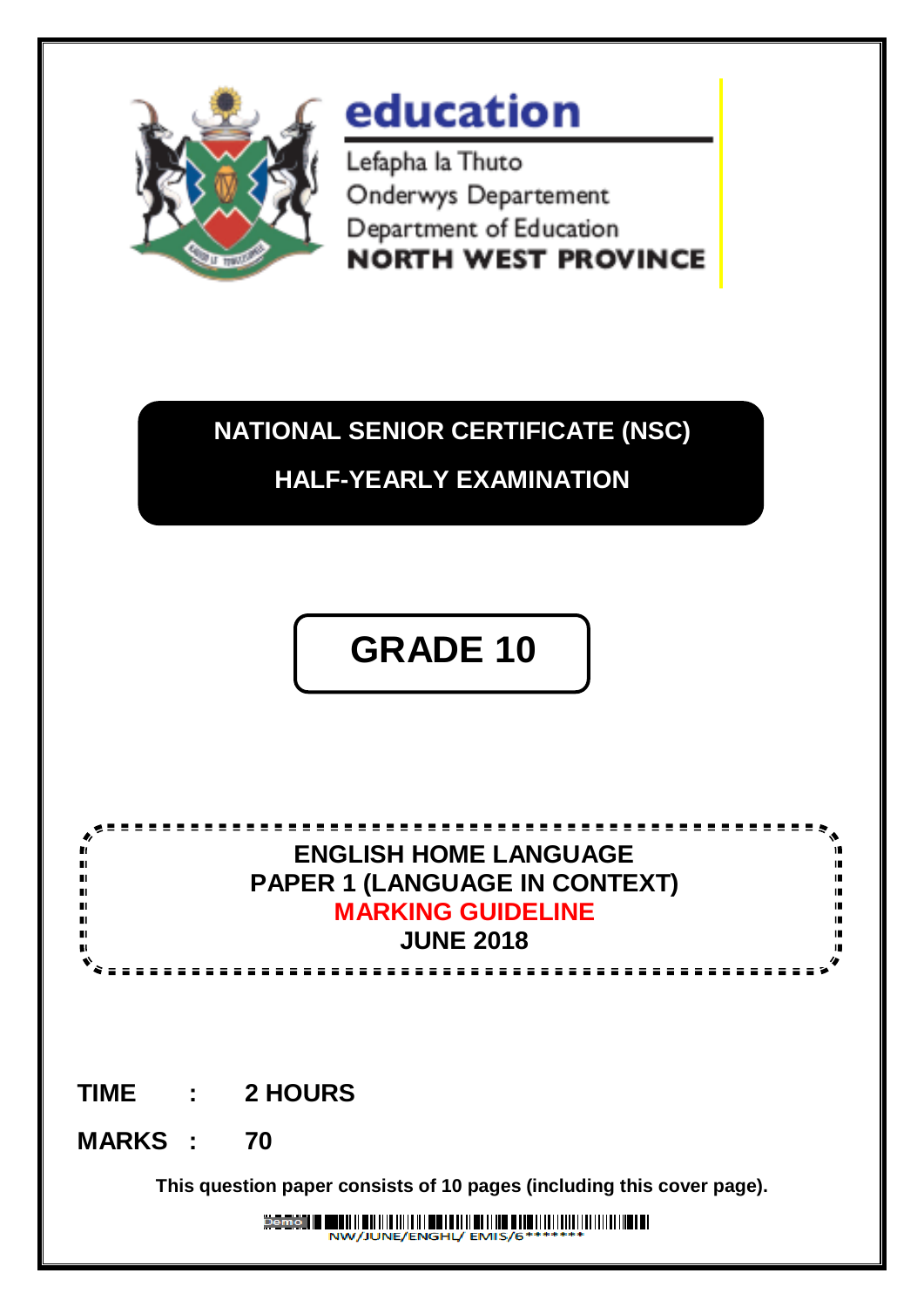#### **NOTE:**

- **This marking memorandum is intended as a guide for markers.**
- **It is by no means prescriptive or exhaustive.**
- **Candidates' responses should be considered on merit.**
- **Answers should be assessed holistically and points awarded where applicable.**
- **The memorandum will be discussed before the commencement of marking.**
- **No ½ marks may be awarded.**

#### **INSTRUCTIONS TO MARKERS**

#### **Marking the comprehension:**

- Because the focus is on understanding, incorrect spelling and language errors in responses should not be penalised unless such errors change the meaning/understanding. (Errors must still be indicated.)
- If a candidate uses words from a language other than the one being examined, disregard those words, and if the answer still makes sense, do not penalise. However, if a word from another language is used in a text and required in an answer, this will be acceptable.
- For **open-ended questions**, no marks should be awarded for YES/NO or I AGREE/I DISAGREE. The reason/substantiation/motivation is what should be considered.
- No marks should be awarded for TRUE/FALSE or FACT/OPINION questions. The reason/substantiation/motivation is what should be considered.
- When one-word answers are required and the candidate gives a whole sentence, mark correct **provided that** the correct word is underlined/highlighted.
- When two/three facts/points are required and a range is given, mark **only** the first two/three.
- Accept dialectal variations.
- For multiple-choice questions, accept BOTH the letter corresponding with the correct answer AND the answer written out in full.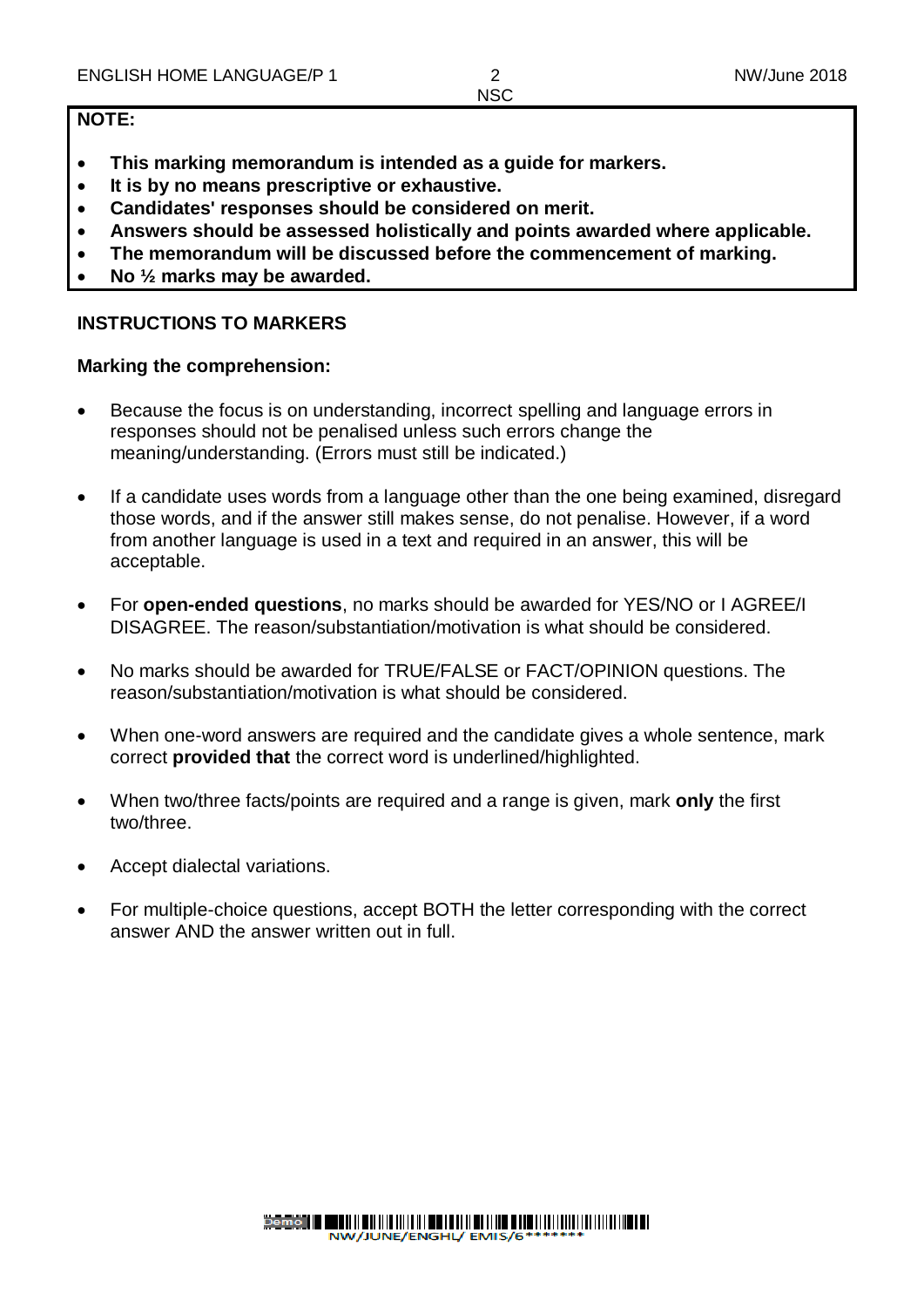#### **SECTION A: COMPREHENSION**

#### **QUESTION 1: READING FOR MEANING AND UNDERSTANDING**

| 1.1         | The effects of the developments pertaining to ICT in education $\checkmark$ are<br>made to be understood. √                                                                                                                                                                                                                                                                                                                                                                                                                                                                                                                                                                                                                                                                    |     |  |
|-------------|--------------------------------------------------------------------------------------------------------------------------------------------------------------------------------------------------------------------------------------------------------------------------------------------------------------------------------------------------------------------------------------------------------------------------------------------------------------------------------------------------------------------------------------------------------------------------------------------------------------------------------------------------------------------------------------------------------------------------------------------------------------------------------|-----|--|
| 1.2         | By 'Helping pupils and students to learn to know' (line 5), the writer<br>means assisting them to deliberately and consciously study and grasp<br>what they are taught $\checkmark$ more efficiently and effectively. $\checkmark$                                                                                                                                                                                                                                                                                                                                                                                                                                                                                                                                             | (2) |  |
| 1.3         | C<br>Information and Communications Technology V                                                                                                                                                                                                                                                                                                                                                                                                                                                                                                                                                                                                                                                                                                                               | (1) |  |
| 1.4         | ICT has improved research methods as it brought new tools for analysis<br>as is the case in DNA research and remote sensing $\checkmark$ / It has brought<br>new tools for documentation such as word processors, databases and<br>spreadsheets $\checkmark$ / There are new tools and strategies for searching<br>databases such as the visible web (using search engines and subject<br>directories) or the invisible web $\checkmark$ / It has changed the process of text<br>composition from linear writing to parallel text processing $\checkmark$ / It has given<br>rise to new metaphors like the information processing metaphor that has<br>changed psychology $\checkmark$ / It has given birth to new methods (such as in<br>mathematics). $\checkmark$ (ANY TWO) | (2) |  |
| $1.5$ 1.5.1 |                                                                                                                                                                                                                                                                                                                                                                                                                                                                                                                                                                                                                                                                                                                                                                                |     |  |
|             | It brings about the notion that the cases are studied or examined the in<br>detail again, $\checkmark$ in order to discover even more than before about them. $\checkmark$                                                                                                                                                                                                                                                                                                                                                                                                                                                                                                                                                                                                     | (2) |  |
| 1.5.2       | The initial resolution of the cases might have had gaps / loop holes $\checkmark$<br>that were not completely proving beyond utmost reasonable doubt for<br>the verdict passed to be considered a satisfactory judgement on the<br>cases. $\checkmark$                                                                                                                                                                                                                                                                                                                                                                                                                                                                                                                         |     |  |
|             | [Credit any other cogent responses]                                                                                                                                                                                                                                                                                                                                                                                                                                                                                                                                                                                                                                                                                                                                            | (2) |  |
| 1.5.3       | The prefixes un- and in- used on the words 'indirect' / 'unexpected' /<br>'unintended' / 'undesirable' in this paragraph indicate the opposite of the<br>root word thereof. $\checkmark$<br>'indirect' ><br>Technological developments also have influences that are<br>not direct on other aspects of life, such as the cold cases<br>in crime / $\checkmark$                                                                                                                                                                                                                                                                                                                                                                                                                 |     |  |
|             | 'unexpected' ><br>Technological developments like these also have<br>influences that are not expected on other domains<br>of life, such as the cold cases in crime $\checkmark$ / The<br>effects of technology on other aspects of life are not<br>expected. $\checkmark$ (Award a single mark for ANY ONE of<br>the two explanations on the word 'unexpected)                                                                                                                                                                                                                                                                                                                                                                                                                 |     |  |
|             | 'unintended' ><br>The effects of technology on other aspects of life is<br>not intended. $\checkmark$ /                                                                                                                                                                                                                                                                                                                                                                                                                                                                                                                                                                                                                                                                        |     |  |
|             | 'undesirable' ><br>The effects of technology on other domains of life<br>have aspects that are not desirable. ✓                                                                                                                                                                                                                                                                                                                                                                                                                                                                                                                                                                                                                                                                |     |  |

[Credit full TWO marks only if there is an explanations that refers to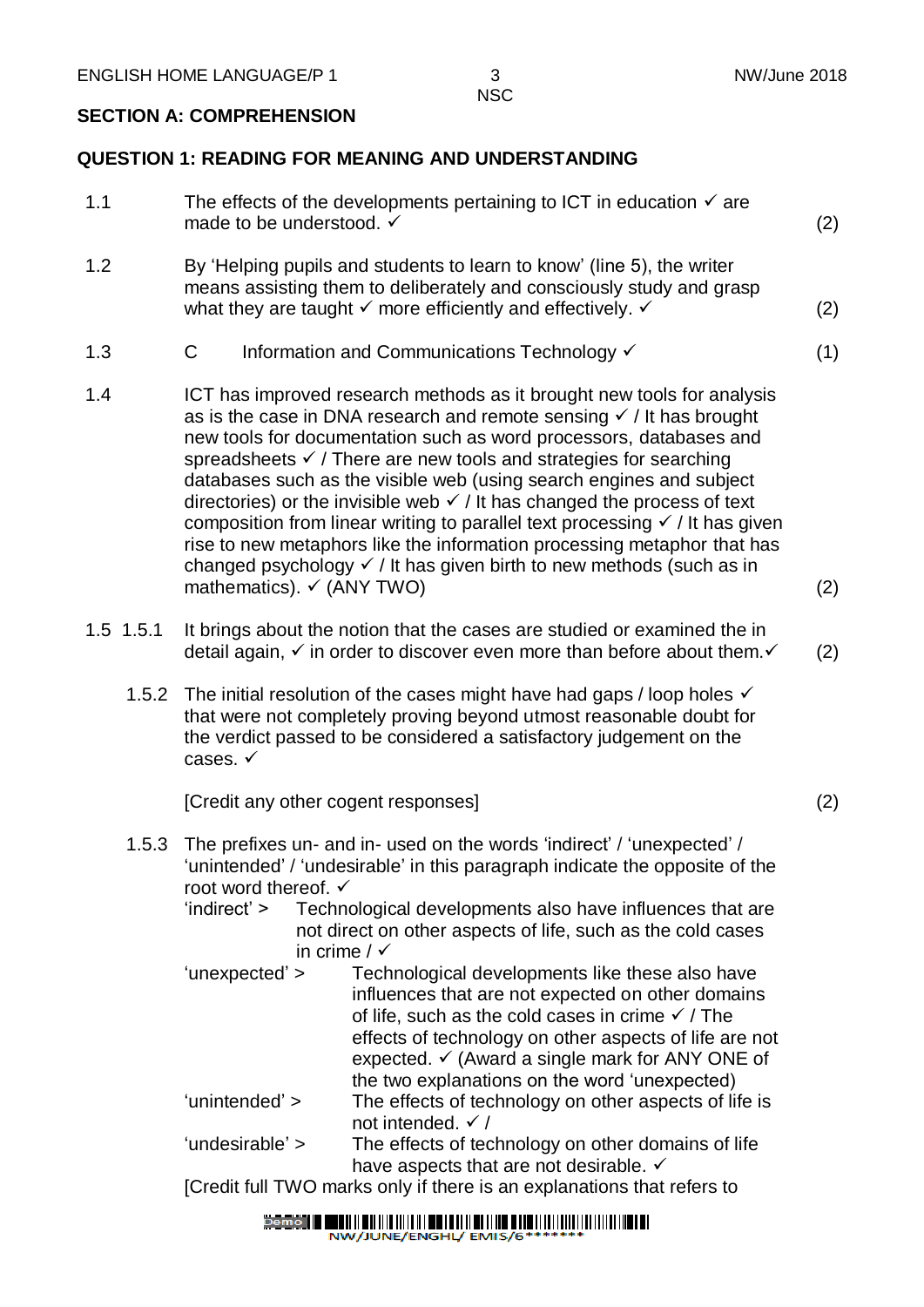TWO different words. If the learner indicated only the fact that the prefix is indicative of the opposite without being cited-word-specific, award only ONE mark.] (2)

#### 1.6 Refer to paragraph 5, line 37.

The inverted commas show that the concept is used out of its original meaning,  $\checkmark$  which suggests that the writer is sceptical of the websites being regarded as protected.  $\checkmark$  (2)

- 1.7 1.7.1 ICT is used for schools to access summaries of and all different reports probably for academic research purposes. It is also used for downloading music files whereby it would be for hobby purposes. (2)
	- 1.7.2 Choose whether you would use ICT for school or for hobbies and give a reason for your answer. (2)

#### 1.8 OPEN-ENDED

Yes, I AGREE with the writer.

Learners are more technologically active than educators. This exposes them to the advancement of technology and would thus make them better technology users than their educators. Nonetheless, the writer presents this notion as a probability rather than a definitive as the word 'may' is used in the conclusion.  $\checkmark\checkmark$ 

#### **OR**

No, I DISAGREE with the writer.

As much as learners are technologically savvy, so are educators too; hence are they in a position to advise and guide learners on safe use of technology, especially social media and/or the internet. So, it would too naive for one to assume that learners are at a more advanced technological stage than their educators.  $\sqrt{\checkmark}$ 

| [Use global marking to assess this question] |  |
|----------------------------------------------|--|
|                                              |  |

- 1.9 'Making all schools 'smart'' means helping learners and educators in schools achieve their academic goals  $\checkmark$  in an improved way.  $\checkmark$  (2)
- 1.10 Smart School Pilot Project / Computer Labs / Teaching of Science and Mathematics in English  $\checkmark$  / Educational TV  $\checkmark$  / SchoolNet  $\checkmark$  $(ANY ONE)$  (1)
- 1.11 A 'pilot project' is a project which is made to introduce and test  $\checkmark$  the feasibility of a new programme.  $\checkmark$ (2)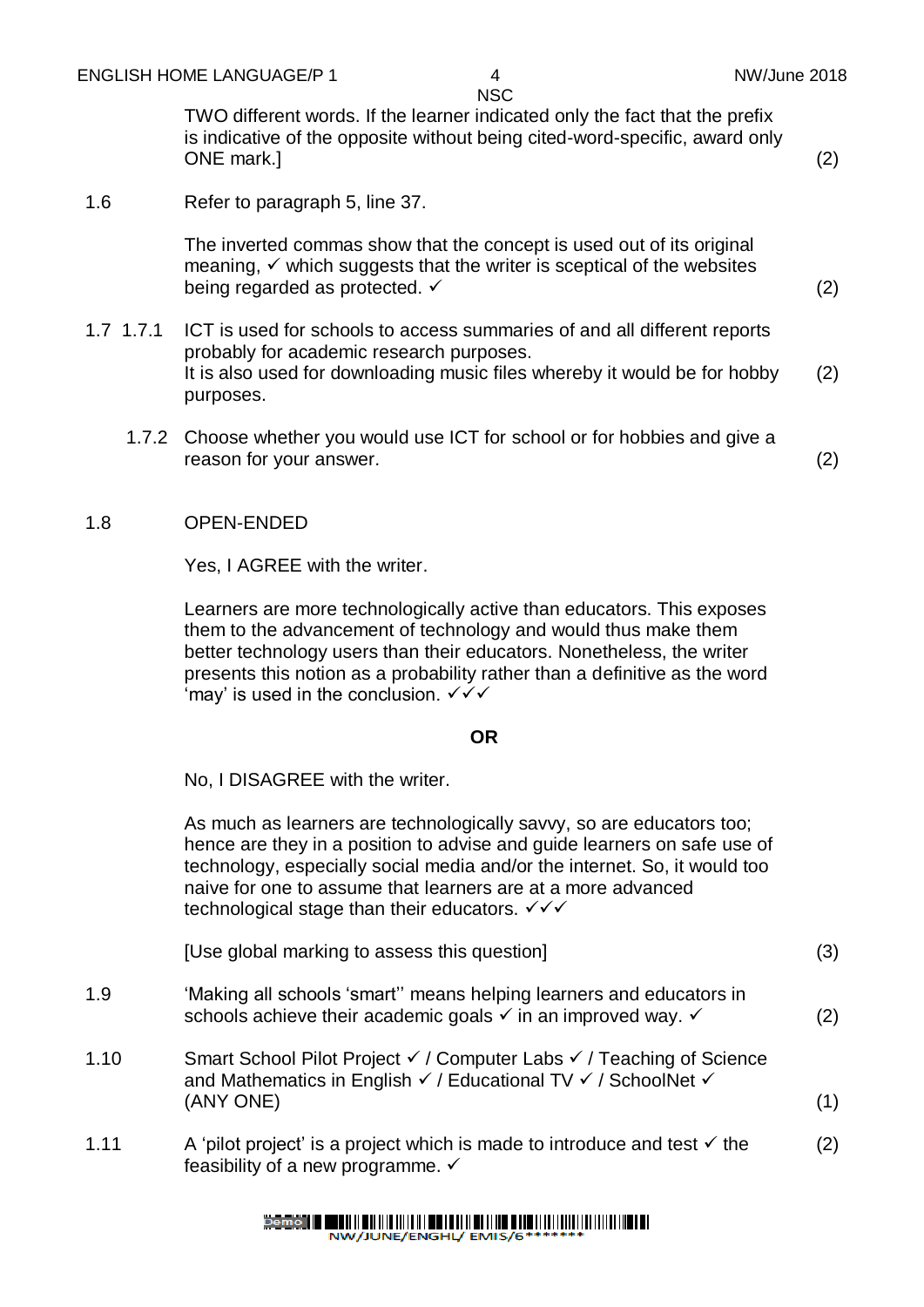1.12 YES, TEXT B supports the views expressed in paragraphs 5 and 6 of TEXT A.

> The major ICT projects reflected on TEXT B are all done at schools.  $\checkmark$ With the involvement in these projects, learners will not only rely on ''protected sites' such as libraries and teachers' heads' as suggested in paragraph 5.  $\checkmark$  Learners also are exposed to technological skills of searching for information and develop the ability to assess the authenticity of the information found as suggested by paragraph 6.  $\checkmark$

#### **OR**

NO [Credit cogent 'No' responses] (3)

**TOTAL SECTION A: 30**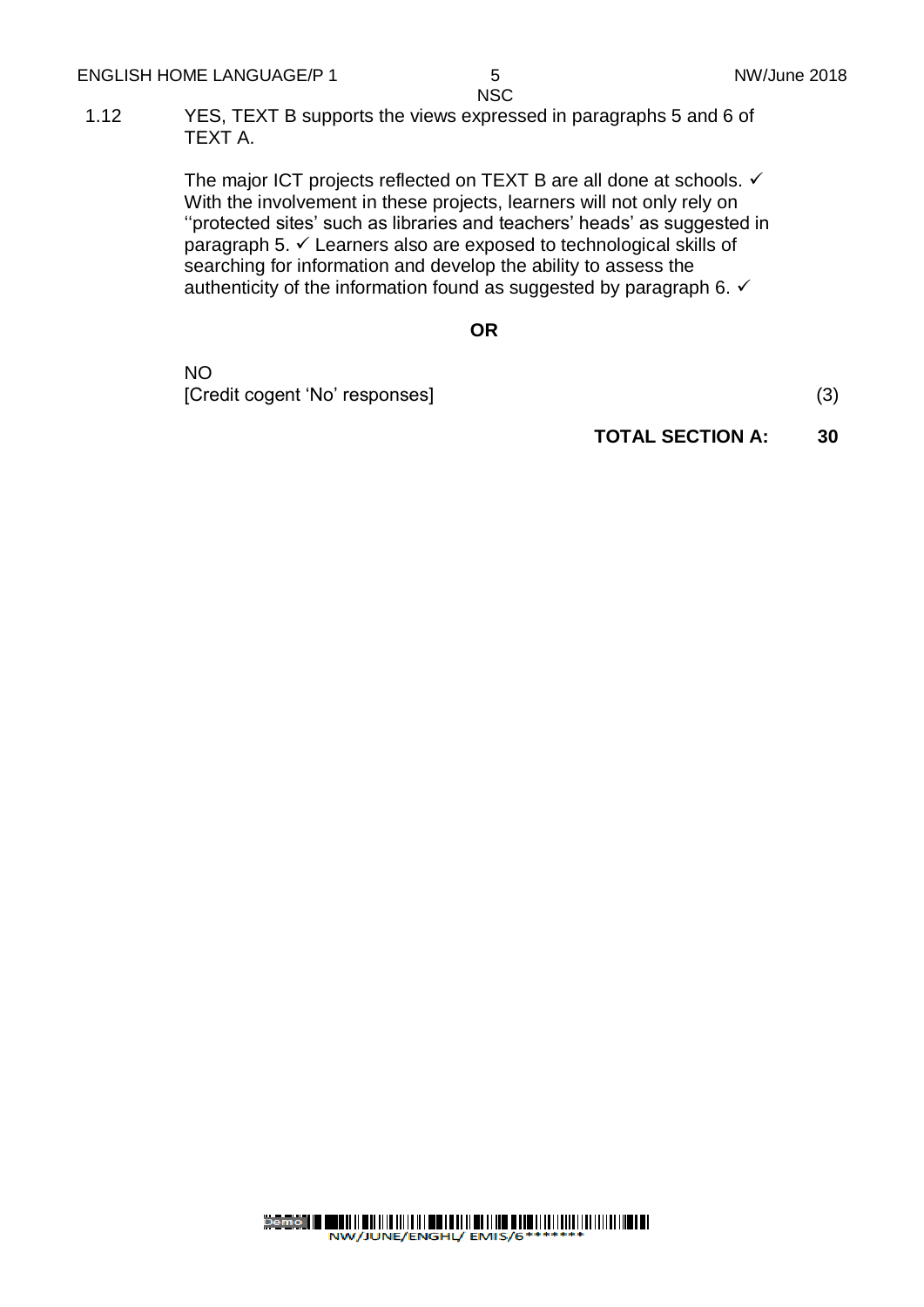#### **SECTION B: SUMMARY**

#### **QUESTION 2: SUMMARISING IN YOUR OWN WORDS**

Use the following main points that the candidate should include in the summary as a **guideline**.

Any 7 valid points are to be credited in paragraph-form. (Sentences and/or sentence fragments must be coherent.)

|                | <b>QUOTATIONS</b>                                                                                                                                                                                                          |                | <b>OWN WORDS / POINTS</b>                                                                                                                   |
|----------------|----------------------------------------------------------------------------------------------------------------------------------------------------------------------------------------------------------------------------|----------------|---------------------------------------------------------------------------------------------------------------------------------------------|
| $\mathbf{1}$   | Technology that is made use of in the<br>classroom is very beneficial in helping<br>the students understand and absorb<br>what they are being taught.                                                                      | $\mathbf{1}$   | Technology in education improves<br>learners' understanding of lessons.                                                                     |
| $\overline{2}$ | that could help the students continue<br>with the learning process when they are<br>out of the classroom.                                                                                                                  | 2              | Learning is not confined to the<br>classroom environment.                                                                                   |
| 3              | Students make use of computers to<br>come up with presentations                                                                                                                                                            | 3              | Learners are able to innovatively<br>develop presentations on their own<br>with computers.                                                  |
| $\overline{4}$ | also make use of the internet to carry<br>out research on a variety of topics for<br>their essays and papers.                                                                                                              | 4              | The internet serves as a broad source<br>of information for research and<br>studying.                                                       |
| 5              | Students also get to know how to use<br>the technology available in the world<br>today through the tech and computer<br>classes.                                                                                           | 5              | Technological classes expose learners<br>to world standard technology.                                                                      |
| 6              | following their graduation, the students<br>will not have any difficulties with using<br>technology when they are out there in<br>the work place                                                                           | 6              | Learners become technologically<br>prepared for the work environment.                                                                       |
| $\overline{7}$ | which might serve to make them more<br>competitive compared to an individual<br>who has no access to a certain software<br>or technology in school.                                                                        | $\overline{7}$ | Exposure to work-related technology<br>makes learners more competitive in<br>the workplace.                                                 |
| 8              | students are getting improved access to<br>such educational opportunities.                                                                                                                                                 | 8              | Technology expands educational<br>opportunities.                                                                                            |
| 9              | There are a number of educational<br>systems and video games for the small<br>children that assist them in getting ready<br>for school and in a number of situations<br>also give them a head start on their<br>education. | 9              | Pre-scholars are better prepared for<br>actual schooling when exposed to pre-<br>school educational technological<br>applications and games |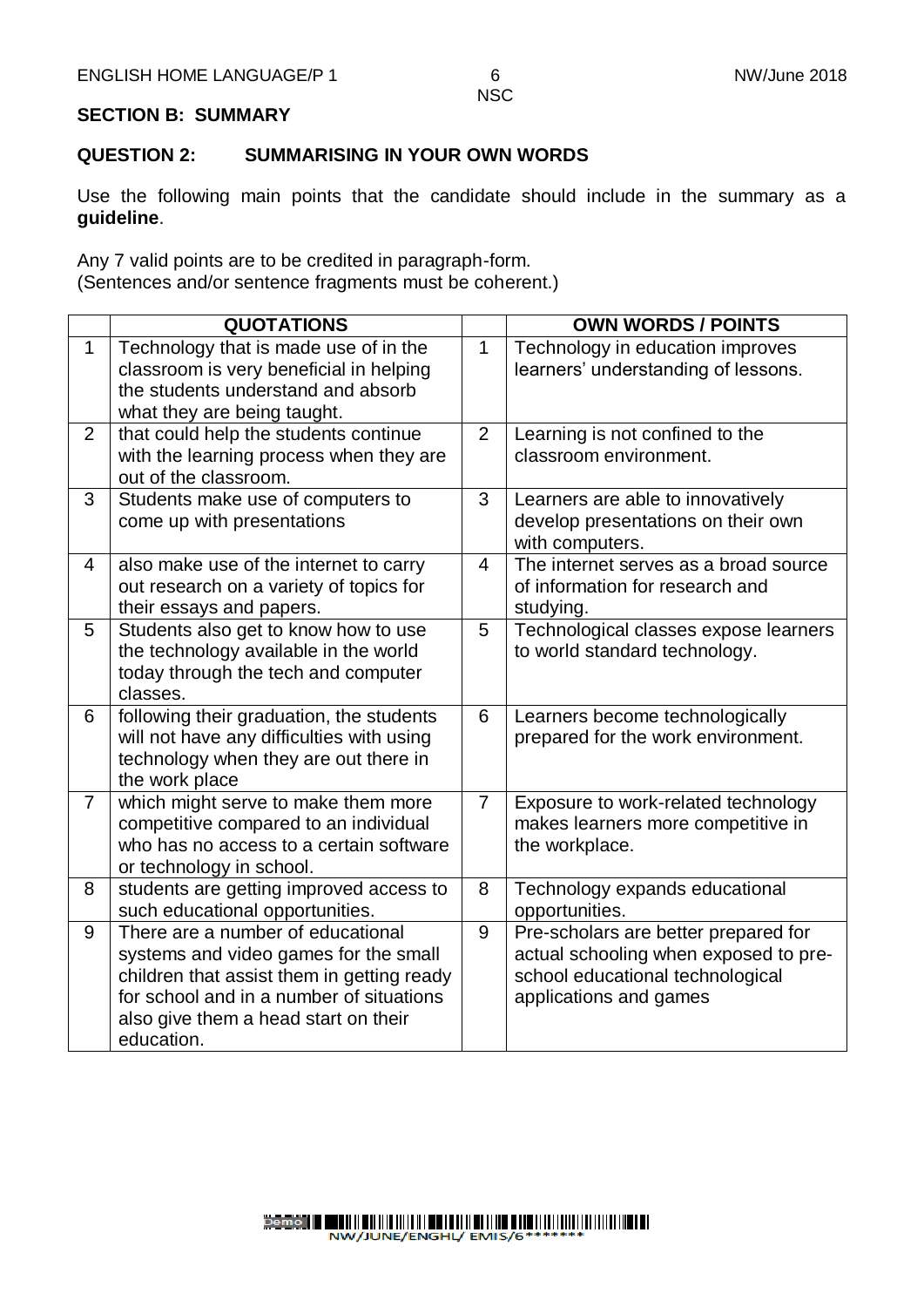#### **PARAGRAPH-FORM**

**NOTE:** What follows is merely an example. It is not prescriptive and must be used very carefully.

Technology in education improves learners' understanding of lessons and better prepares pre-scholars for school. Furthermore, learning is not confined to the classroom environment as learners are able to innovatively develop presentations on their own with computers. They also use the internet as a broad source of information for research and studying. On the other hand, technological classes expose learners to world standard technology thus becoming technologically prepared for the work environment. Additionally, exposure to work-related technology makes learners more competitive in the workplace whilst their educational opportunities multiply.

(88 words)

#### **Marking the summary**

The summary should be marked as follows:

#### **Mark allocation:**

- o 7 marks for 7 points (1 mark per main point)
- o 3 marks for language
- o Total marks: 10
- **Distribution of language marks when candidate has not quoted verbatim:** 
	- $\circ$  1 3 points correct: award 1 mark
	- $\circ$  4 5 points correct: award 2 marks
	- $\circ$  6 7 points correct: award 3 marks
- **Distribution of Language marks when candidate has quoted verbatim:** 
	- $\circ$  6 7 quotations: award no language mark
	- $\circ$  1 5 quotations: award 1 language mark

#### **NOTE:**

- **Word Count:** 
	- o Markers are required to verify the number of words used.
	- o Do not deduct any marks if the candidate fails to indicate the number of words used, or if the number of words used is indicated incorrectly. If the word limit is exceeded, read up to the last sentence above the stipulated upper limit and ignore the rest of the summary.

#### **TOTAL SECTION B: 10**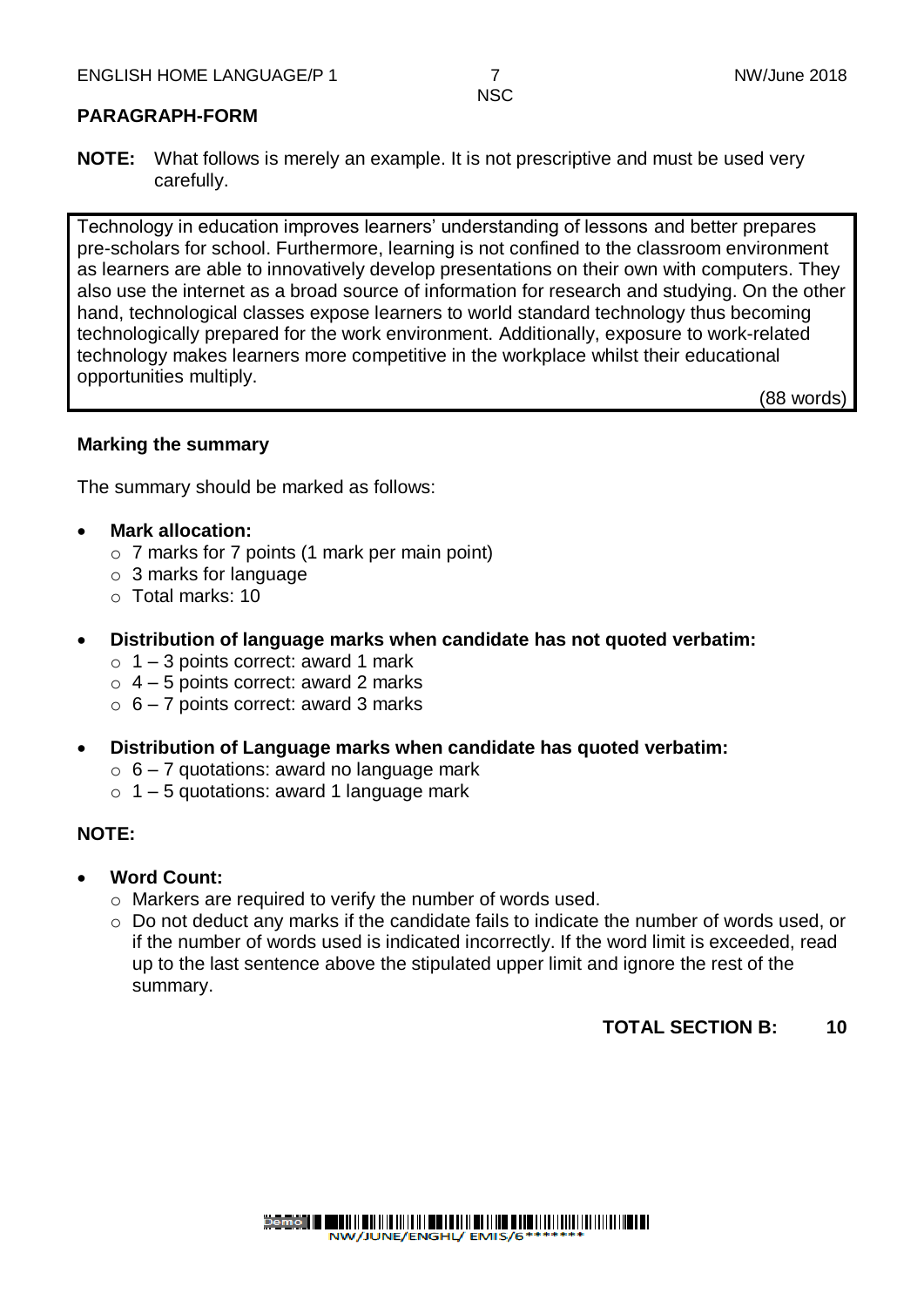**[10]**

### **NSC**

#### **SECTION C: LANGUAGE STRUCTURES AND CONVENTIONS**

#### **Marking Section C:**

- **No ½ marks may be awarded.**
- Spelling:
	- o One-word answers must be marked correct even if the spelling is incorrect, unless the error changes the meaning of the word.
	- o In full-sentence answers, incorrect spelling should be penalised if the error is in the language structure being tested.
	- o Where an abbreviation is tested, the answer must be punctuated correctly.
- Sentence structures must be grammatically correct and given in full sentences/as per instruction.
- For multiple-choice questions, accept BOTH the letter corresponding to the correct answer AND/OR the answer written out in full as correct.

#### **QUESTION 3: ANALYSING ADVERTISING**

| 3.1 | prospective students with hearing disabilities $\checkmark$<br>B                                                                                                                                                                                                      | (1) |
|-----|-----------------------------------------------------------------------------------------------------------------------------------------------------------------------------------------------------------------------------------------------------------------------|-----|
| 3.2 | Rochester Institute of Technology √                                                                                                                                                                                                                                   | (1) |
| 3.3 | The advertised may be reached by calling them / emailing them / visiting<br>their website. (ANY TWO) $\checkmark$                                                                                                                                                     | (2) |
| 3.4 | The 'deaf students' are the ones who are completely unable to hear, $\checkmark$<br>whereas 'hard-of-hearing students' are the ones who are unable to hear<br>properly. $\checkmark$                                                                                  |     |
|     | [For learners to be awarded full marks, reference should be made to<br>both 'deaf and hard-of-hearing students.]                                                                                                                                                      | (2) |
| 3.5 | The advertiser has used an image of a smiling young woman wearing<br>academic regalia $\checkmark$ to suggest that she is happily satisfied with her<br>achievement supposedly helped by the advertised Rochester Institute of<br>Technology (R. I. T.). $\checkmark$ | (2) |
| 3.6 | NO. The authenticity and reliability of this advertisement is questionable<br>as the contact details availed are all difficult to be fixed or linked directly<br>to a particular physical location, $\checkmark$ which makes it probable for the                      |     |

#### **OR**

YES. [Award marks for cogent positive responses.]  $\checkmark\checkmark$ 

institution to be a fly-by-night institution.  $\checkmark$ 

[No marks should be awarded for YES/NO. The reason / substantiation / motivation is what should be considered.] (2)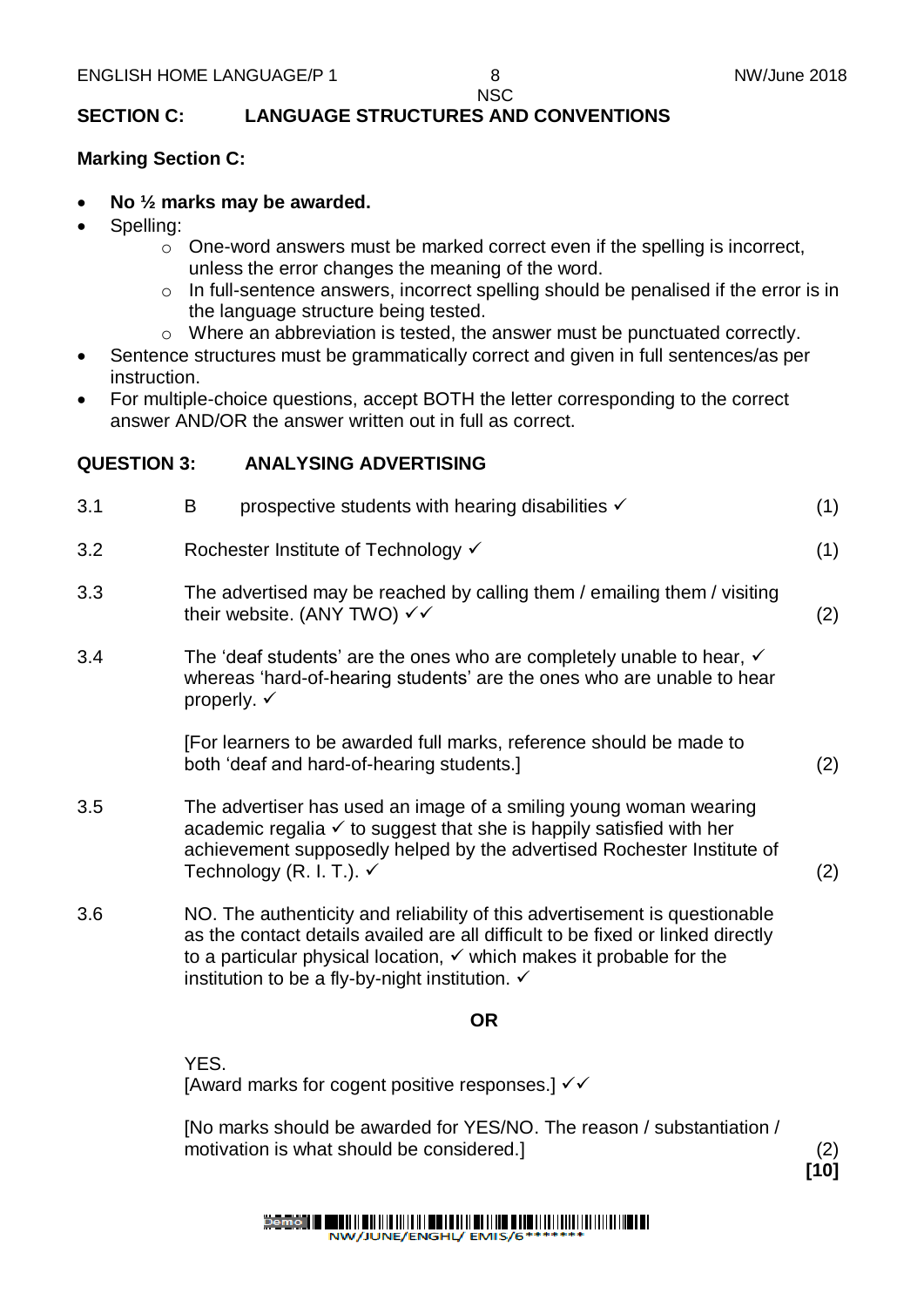#### **QUESTION 4: UNDERSTANDING OTHER ASPECTS OF MEDIA**

| 4.1                | This cartoon achieves humour by punning on the word 'found'. $\checkmark$ The<br>young man on the cartoon interprets the notion that the computer could<br>not physically find where the printer is whereas the correct meaning is<br>that the computer could not find the drivers of the printer and thus could<br>not print. $\checkmark$ |                                                                                                                                                                                                                                                                                                                                                                                                                 |               |  |  |
|--------------------|---------------------------------------------------------------------------------------------------------------------------------------------------------------------------------------------------------------------------------------------------------------------------------------------------------------------------------------------|-----------------------------------------------------------------------------------------------------------------------------------------------------------------------------------------------------------------------------------------------------------------------------------------------------------------------------------------------------------------------------------------------------------------|---------------|--|--|
| 4.2                | 'THERE' is written in capital letters to indicate the extent of the young<br>man's frustration $\checkmark$ / for emphasis $\checkmark$ / to show that the young man is<br>saying 'THERE' with a distressfully heightened voice. √<br>[ANY TWO different reasons should be mentioned for learners to be<br>awarded full marks.]             |                                                                                                                                                                                                                                                                                                                                                                                                                 |               |  |  |
| 4.3                | B                                                                                                                                                                                                                                                                                                                                           | It emphasised and used sarcastically. ✓                                                                                                                                                                                                                                                                                                                                                                         | (1)           |  |  |
| 4.4                | quoted] $\checkmark$                                                                                                                                                                                                                                                                                                                        | An example of colloquialism used in this cartoon is used in 'PHIL IS<br>SUCH A HOTTIE'. [Award a mark even if only the word 'HOTTIE' is                                                                                                                                                                                                                                                                         |               |  |  |
|                    |                                                                                                                                                                                                                                                                                                                                             | A more formal standardized English concept for it is 'Phil is so<br>handsome / attractive'. [Award the mark for any other concept that<br>refers to Phil being handsome and/or attractive.] √                                                                                                                                                                                                                   | (2)           |  |  |
| 4.5                |                                                                                                                                                                                                                                                                                                                                             | The young woman using a laptop/tablet and earphones says that she<br>concurs that technology makes physical human communication more<br>difficult <del>V</del> whereas she is contrarily focused more on her technological<br>gadget than on the one with whom she is speaking and walking. $\checkmark$ This<br>is ironic as she says one thing but is busy doing the opposite to what<br>she reiterates on. ✓ |               |  |  |
|                    |                                                                                                                                                                                                                                                                                                                                             | [Award mark(s) only if the two sides of the irony are alluded to.]                                                                                                                                                                                                                                                                                                                                              | (3)<br>$[10]$ |  |  |
| <b>QUESTION 5:</b> |                                                                                                                                                                                                                                                                                                                                             | <b>USING LANGUAGE CORRECTLY</b>                                                                                                                                                                                                                                                                                                                                                                                 |               |  |  |
| 5.1                |                                                                                                                                                                                                                                                                                                                                             | The hyphens are used to join two words to form a compound noun/word<br>respectively. $\checkmark$                                                                                                                                                                                                                                                                                                               | (1)           |  |  |
| 5.2                |                                                                                                                                                                                                                                                                                                                                             | save √ [Spelling must be correct.]                                                                                                                                                                                                                                                                                                                                                                              | (1)           |  |  |
| 5.3                |                                                                                                                                                                                                                                                                                                                                             | The number of internet users continues to grow worldwide.                                                                                                                                                                                                                                                                                                                                                       | (1)           |  |  |
| 5.4                |                                                                                                                                                                                                                                                                                                                                             | 5.4.1 Active voice $\checkmark$                                                                                                                                                                                                                                                                                                                                                                                 | (1)           |  |  |
|                    |                                                                                                                                                                                                                                                                                                                                             | 5.4.2 Concerns about the safety of children using the Internet have<br>been expressed by governments and organizations. ✓                                                                                                                                                                                                                                                                                       | (1)           |  |  |
| 5.5                | 5.5.1                                                                                                                                                                                                                                                                                                                                       | The word 'threw' is wrongly used instead of through. $\checkmark$                                                                                                                                                                                                                                                                                                                                               | (1)           |  |  |